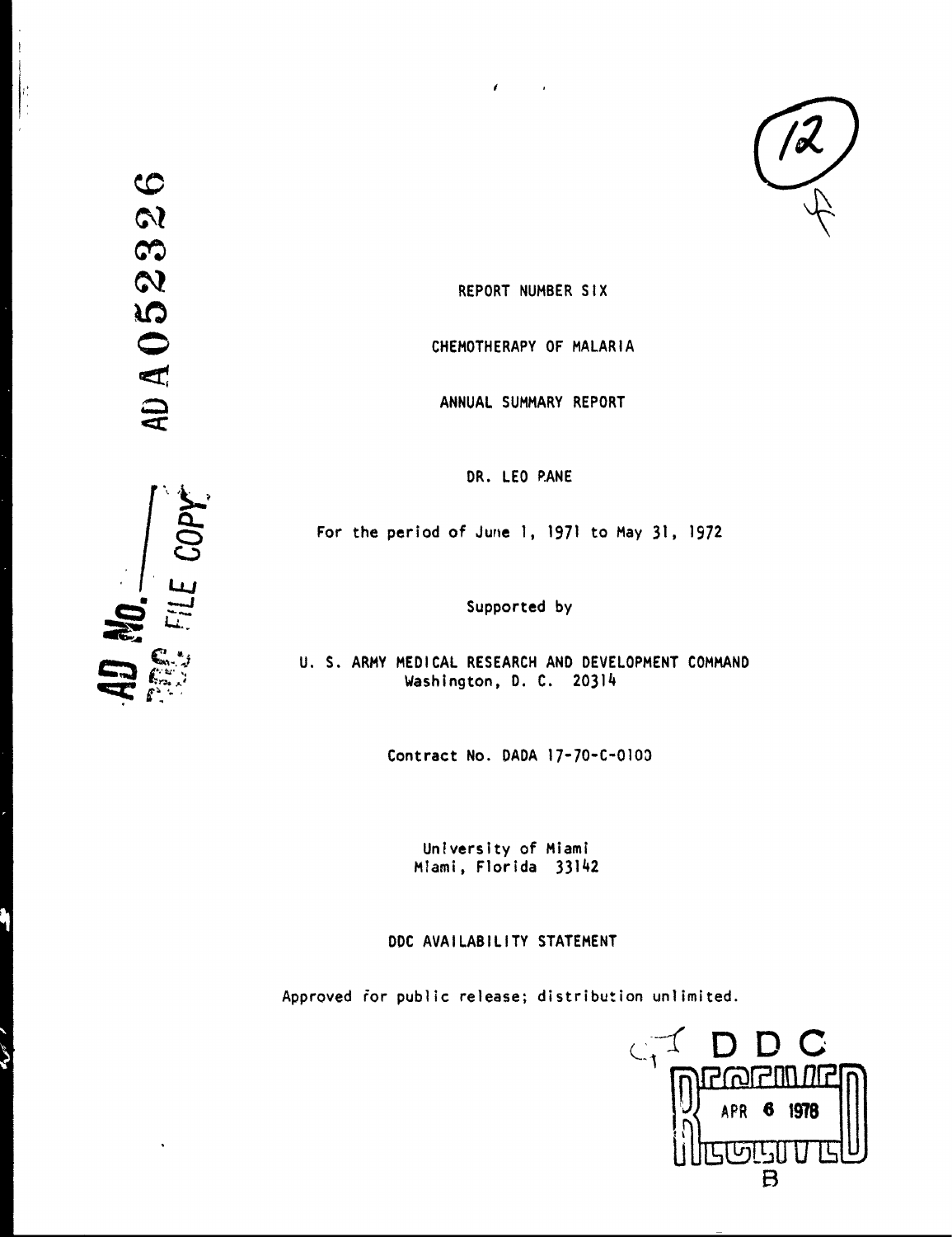**5ECURITY CLASSIFICATION OF THIS PAGE (When Data Entered)**<br> **REPORT DOCUMENTATION PAGE** BEFORE COMPLETING FORM REPORT DOCUMENTATION PAGE<br> **9**<br> *Annual*<br> *rel*  $72,$  $Six J$  $rept.n$ 4. TITLE (and Subtitle) Annual Report THE CHEMOTHERAPY OF MALARIA [ ICHEMOTHERAPY OF MALARIA, **6. PERFORMING OR. REPORT NUMBER AUTHOR(a) THE CONTRACT OR GRANT NUMBER(a) 3. CONTRACT OR GRANT NUMBER(a)**  $\blacksquare$ Leo/Rane **DamaGialian (1つ/I**DADAJ7-7d-cdidd **S. PERFORMING ORGANIZATION NAME AND ADDRESS 10. PROGRAM ELEMENT, PROJECT, TASK<br>AREA & WORK UNIT NUMBERS** University of Miami V **Miami,** FL 33142 **fl,- I\_\_ II. CONTROLLING OFFICE NAME AND ADDRESS <b>AND ADDRESS 12. REPONT DATE** גון  $\mathcal{V}_J$ **גינג** U.S. Medical Research & Development Command **... Adding the Music Press** Washington, D. C. 20314<br>MONITORING AGENCY NAME & ADORESS(*II different from Controlling Office*) | 15. SECURITY CLASS. **14. MONITORING AGENCY NAME & ADDRESS(If different from Controlling Office) 15a. DECLASSIFICATION/ DOWNGRADING 16. DISTRIBUTION STATEMENT (61t hIe** Ropeef) Approved for public release; distribution unlimited. **17. DISTRIBUTION STATEMENT (of lie abertea entered In Steek 20. It diferent treat Repert) It. SUPPLEMENTARY NOTES 19. KEY WORDS (Continue an reveree aides It necessay** *and* Idenitily **by bleek** number) P. berghei blood-induced malaria infection in mice -based on mortality. P. gallinaceum sporozoite-induced malaria infection - Aedes aegypti chicks **-** based on mortality. 20. ADSTRACT (Continue on reverse side if necessary and identity by black number) "Primary screen **-** quantitative evaluation of potential antimalarial activity. Primary screen **-** to provide quantitative assessments of prophylactic values.  $87505$ **DD**, **FORM**<br>**EDITION OF <sup>1</sup> NOV 65 IS OBSOLETE**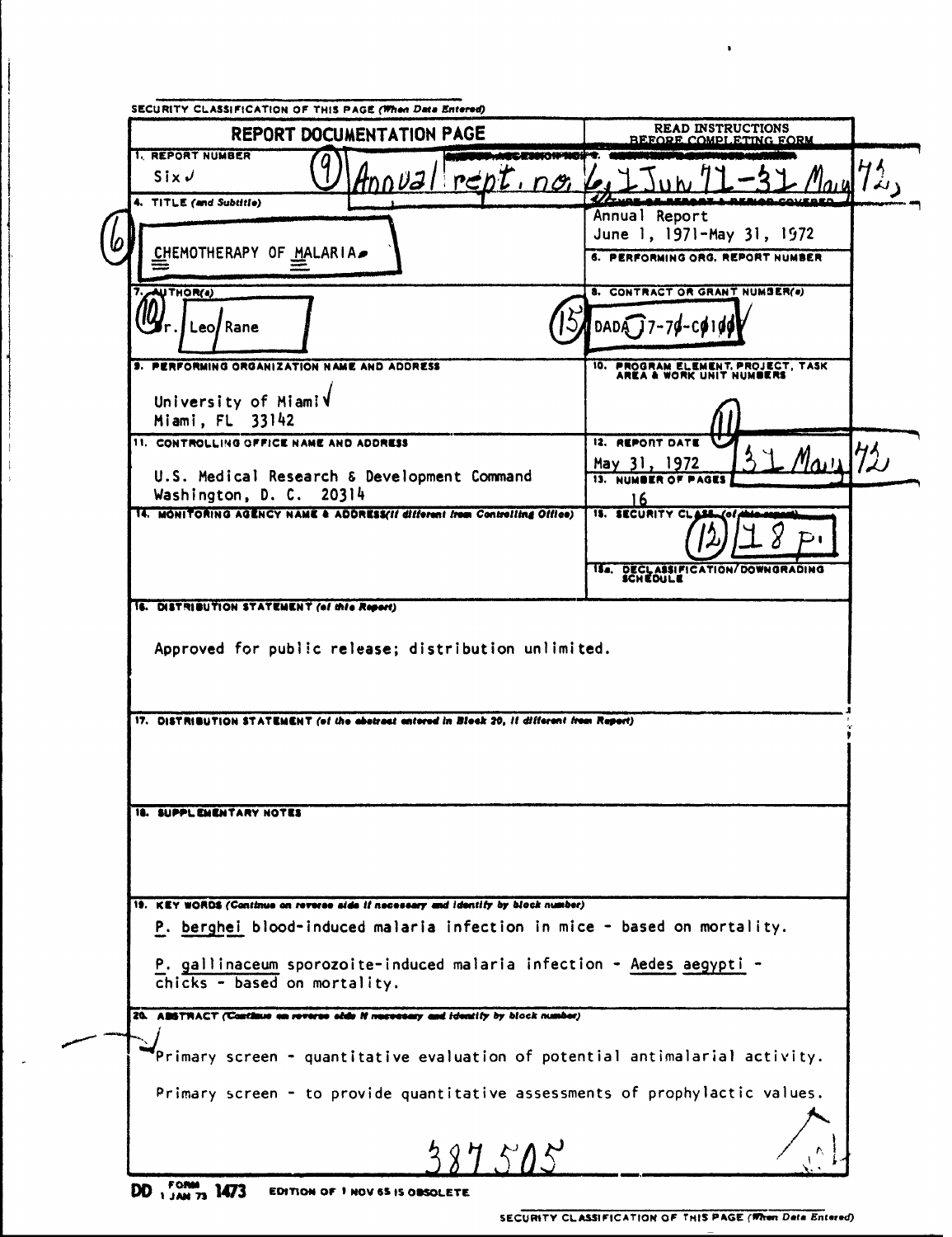Foreword

Ź

In conducting the research described !n this report, the investigator(s) adhered to the "Guide for Laboratory Animal Facilities and Care", as promulgated **by** the Committee on the Guide for Laboratory Animal Resources, National Academy of Sciences-National Research Council.

 $\frac{1}{4}$ 

| ACCESSION TO                                              |                                      |        |
|-----------------------------------------------------------|--------------------------------------|--------|
| <b>KTK</b><br>DDC<br>UNANNOUNCED<br><b>JUSTIC ICATION</b> | White Section<br><b>Buff Section</b> | О<br>О |
| R٧                                                        | DISTRIBUTION/AVAILABILITY COOES      |        |
| Dist.                                                     | AVAIL. and/or SPECIAL                |        |
|                                                           |                                      |        |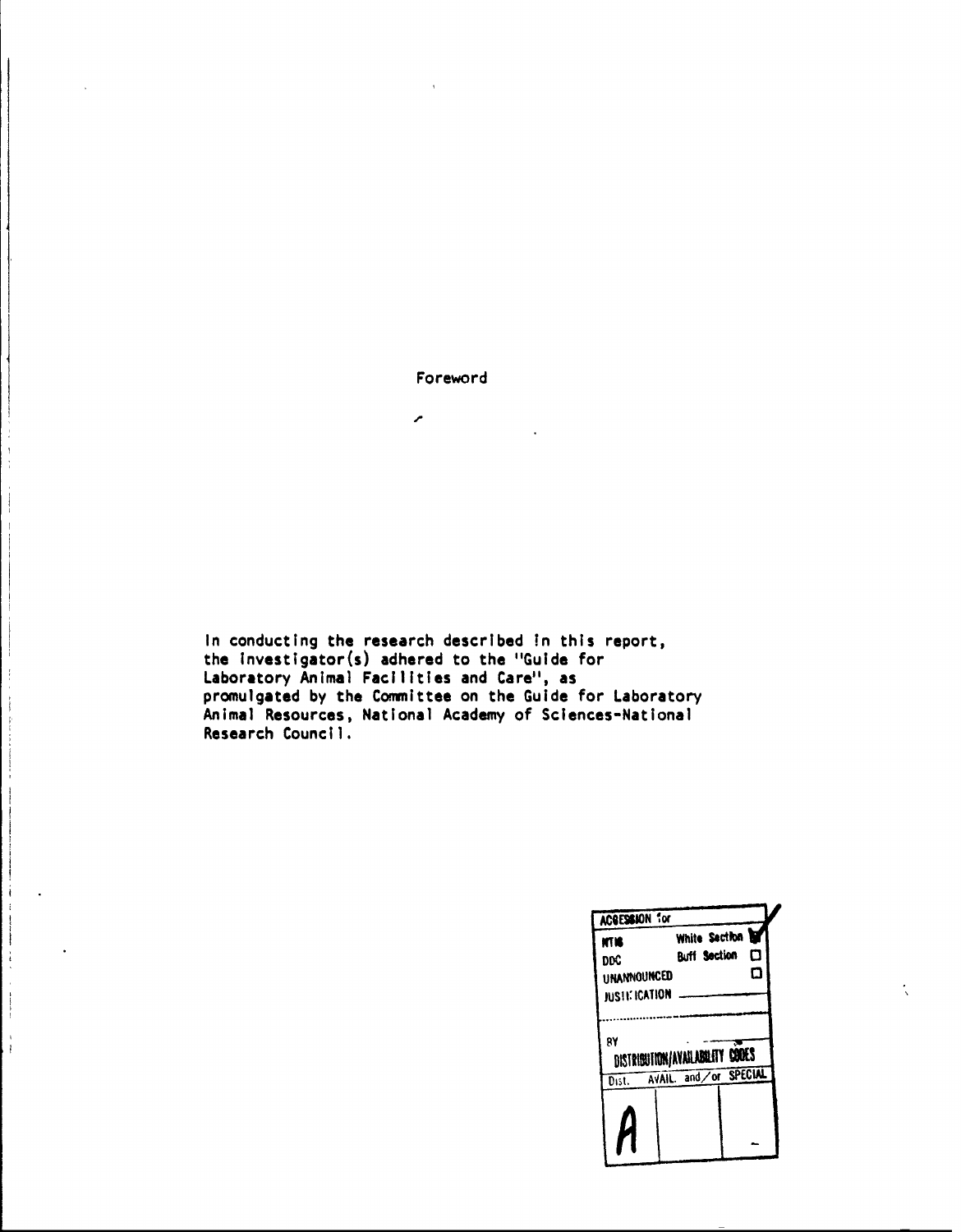177,844 compounds were screened for antimalarial activity in mice infected with Plasmodium berghei in the period from December, **1961** to June, **1970,** covered **by** Contract No. **DA-49-<93-MD-2218.**

Table **I** summarizes the number of compounds tested and the number of mice used under the original contract.

This program is continuing under Contract 4o. **DADA 17-70-C-O100,** activated on June **1, 1970.**

**18,108** compounds were tested for antimalarial activity from June **i, 1970** through May **31, 1971.** 14,874 compounds were tested for antimalarial activity from June **1, 1971,** through May **31, 1972.**

Table **II** records the number of compounds tested acid the number of nice used from June **1, 1971,** through May **31, 1972.**

**All** compounds tested were obtained from the Department of Medicinal Chemistry at the Walter Reed Army Institute of Research and inciuded:

- **'I)** compounds structurally related to chemicals of known value as antimalarial agents;
- *,* compounds structurally unrelated to compounds known to have antimalarial activity;
- (a) structural analogues of compounds found active in our test system and representing several novel chemical groups.

Our  $\infty$  breeding colo-v of ICR/HA Swiss mice continues to supply the .-,mals used in ou tests.

We that e-continued to use the original test system which was designed spetifically to give relatively fast but reliable evaluations from sta mpoints of antimalarial effect and host toxicity.

Th s test is based on the responses to candidate compounds **by** Plesmodium berghei malaria in mice as expressed in comparisons of **t 2'** maximum survival time of treated malaria-infected animals and  $t^{\dagger}$ e survival time of untreated malaria-infected controls.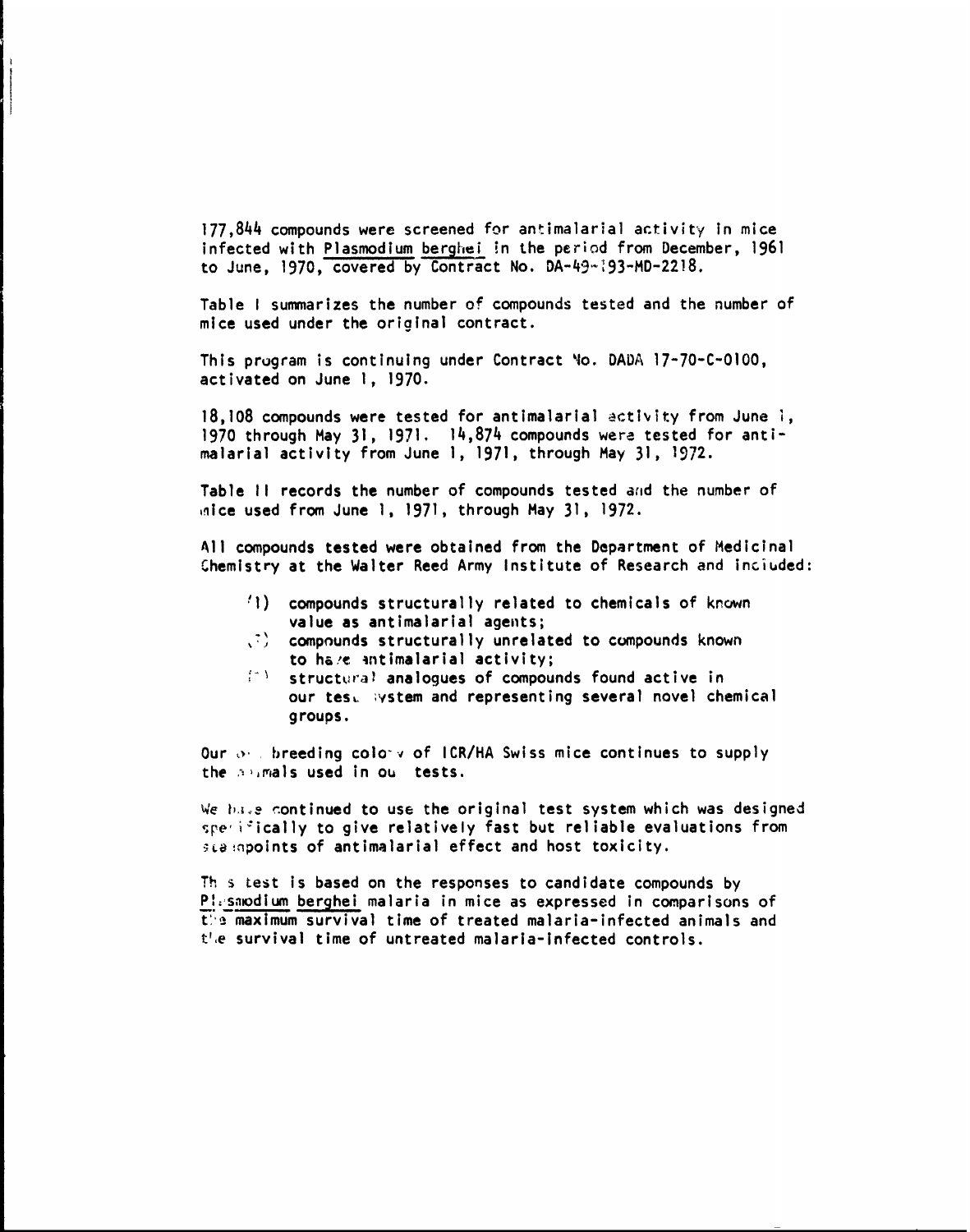## TABLE **I**

 $\bar{z}$ 

 $\hat{\mathcal{L}}$ 

SUMMARY OF **SCREENING LEVELS**

DECEMBER, **1961** - MAY, **1970**

|                            | NUMBER OF<br><b>COMPOUNDS</b> | NUMBER OF<br>MI CE |
|----------------------------|-------------------------------|--------------------|
| DECEMBER, 1961 - MAY, 1964 | 6,915                         | 250,000*           |
| JUNE, 1964 - MAY, 1965     | 13,114                        | 215,715            |
| JUNE, 1965 - MAY, 1966     | 22,731                        | 350,449            |
| JUNE, 1966 - MAY, 1967     | 34.093                        | 531,200            |
| JUNE, 1967 - MAY, 1968     | 40,465                        | 636,525            |
| JUNE, 1968 - MAY, 1969     | 38,150                        | 603,225            |
| JUNE, 1969 - MAY, 1970     | 22,376                        | 411,270            |
| <b>TOTAL</b>               | 177.844                       | 2,998,384          |

\*Estimate covers mice used **in** development of test and screening.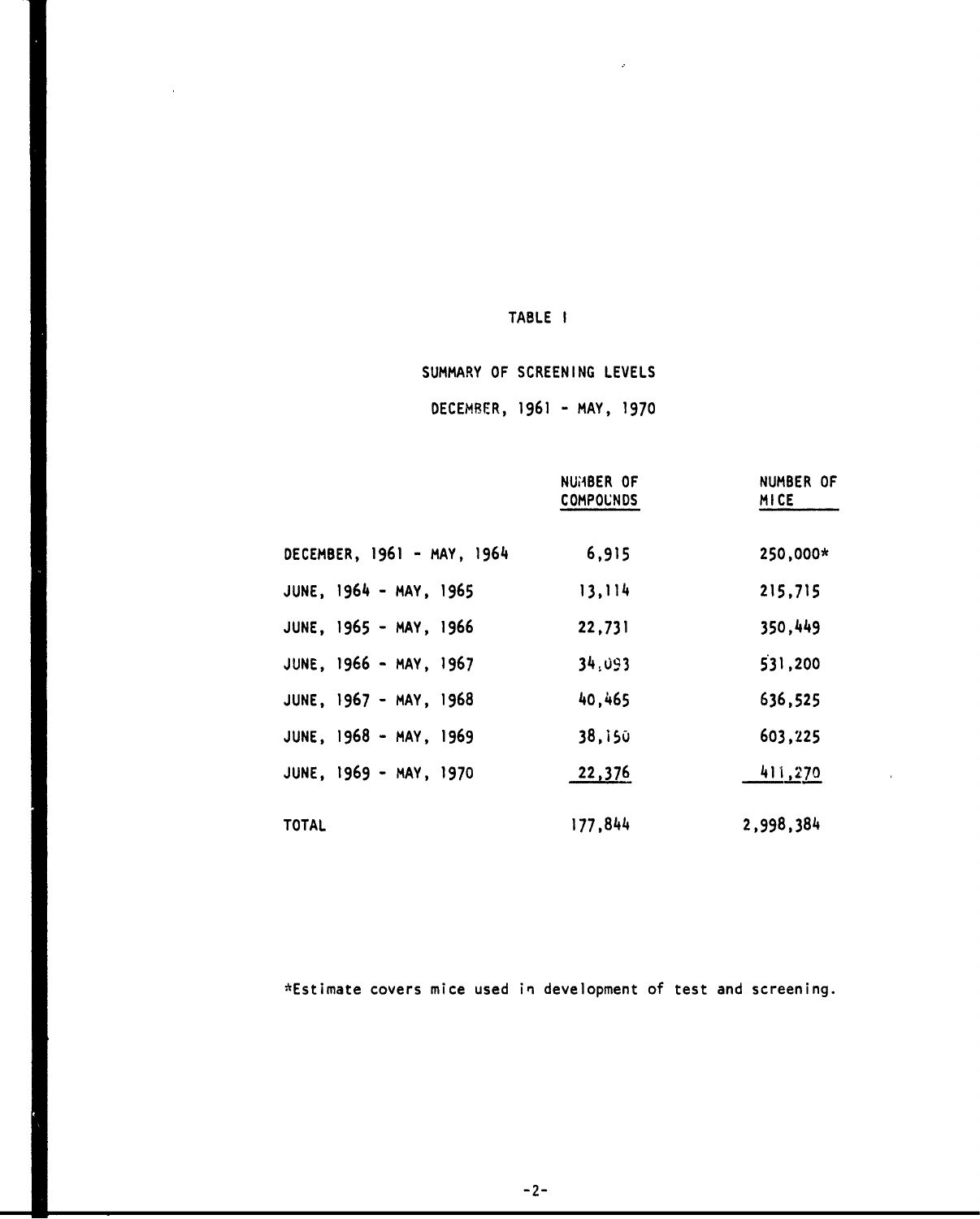## TABLE **II**

## MONTHLY **SCREENING LEVELS**

**JUNE 1, 1970** - MAY **31, 1971**

| <b>MONTH</b>    | NUMBER OF<br><b>COMPOUNDS</b> | NUMBER OF<br><b>MICE</b> |
|-----------------|-------------------------------|--------------------------|
| <b>JUNE</b>     | 2,130                         | 35,925                   |
| <b>JULY</b>     | 1,059                         | 19,140                   |
| <b>AUGUST</b>   | 692                           | 14,310                   |
| SEPTEMBER       | 884                           | 19,140                   |
| <b>OCTOBER</b>  | 1,073                         | 19,140                   |
| <b>NOVEMBER</b> | 1,264                         | 23,925                   |
| <b>DECEMBER</b> | 1,484                         | 25,125                   |
| <b>JANUARY</b>  | 1,385                         | 23,910                   |
| <b>FEBRUARY</b> | 1,328                         | 23,760                   |
| <b>HARCH</b>    | 2,330                         | 39,045                   |
| <b>APRIL</b>    | 2,650                         | 45,330                   |
| <b>MAY</b>      | <u>1,829</u>                  | <u>33,390</u>            |
| <b>TOTAL</b>    | 18,108                        | 322,140                  |

 $\epsilon_{\rm r}$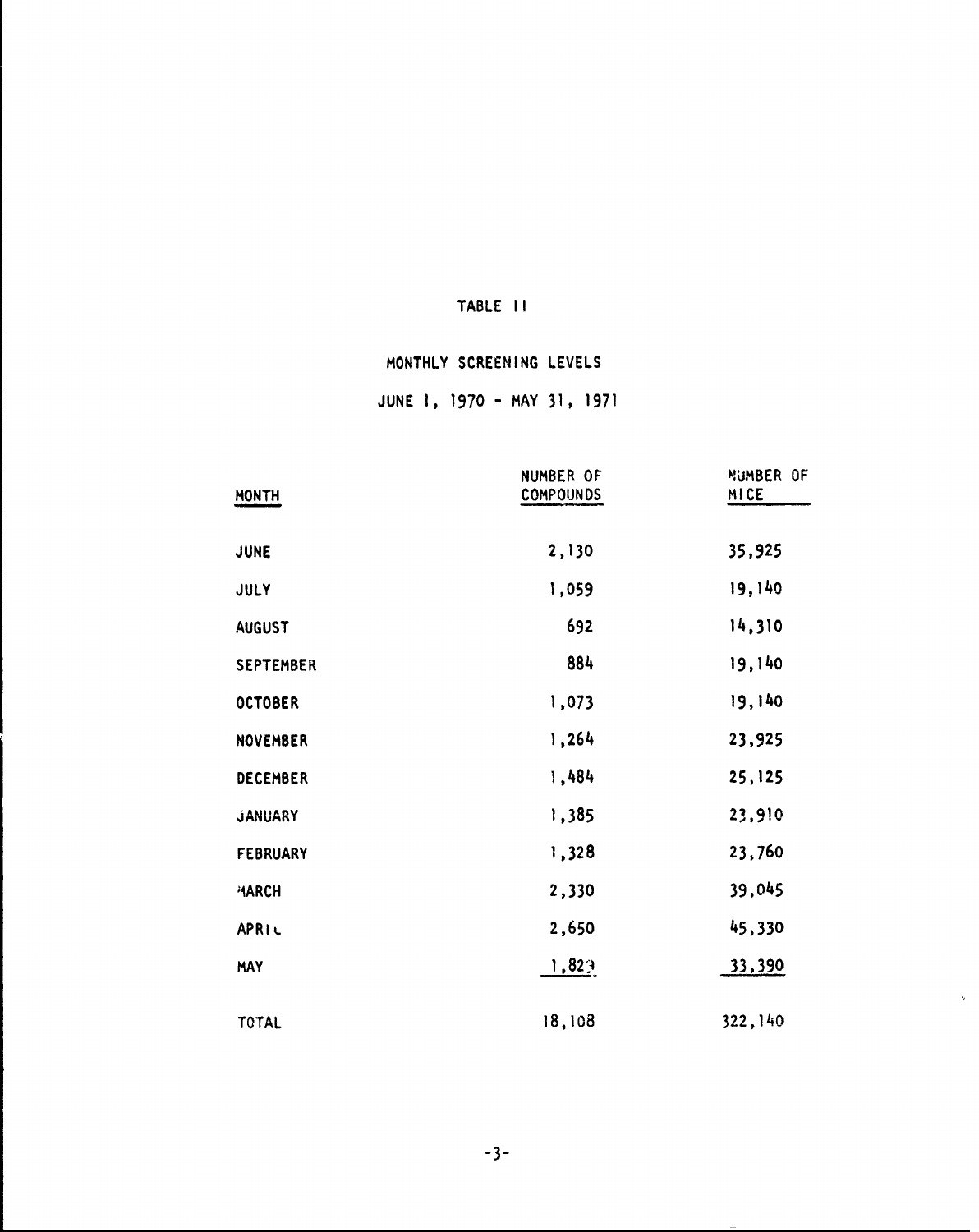## **TABLE II I**

 $\mathcal{L}(\mathcal{A})$  and  $\mathcal{L}(\mathcal{A})$ 

 $\frac{1}{2}$ 

## MONTHLY **SCREENING LEVELS**

# **JUNE 1,** 1971 **-** MAY **31, 1972**

| <b>MONTH</b>     | NUMBER OF<br><b>COMPOUNDS</b> | NUMBER OF<br><b>MICE</b> |
|------------------|-------------------------------|--------------------------|
| JUNE             | 1,557                         | 27,390                   |
| <b>JULY</b>      | 1,129                         | 26,250                   |
| <b>AUGUST</b>    | 1.194                         | 21,480                   |
| <b>SEPTEMBER</b> | 1,069                         | 19,080                   |
| <b>OCTOBER</b>   | :,447                         | 23,850                   |
| <b>NOVEMBER</b>  | 811                           | 14,310                   |
| <b>DECEMBER</b>  | 795                           | 14,310                   |
| <b>JANUARY</b>   | 1,035                         | 19,080                   |
| FEBRUARY         | 1,215                         | 20,265                   |
| <b>MARCH</b>     | 1,745                         | 28,590                   |
| APRIL            | 1,439                         | 23,820                   |
| <b>MAY</b>       | 1,438                         | 23,820                   |
| <b>TOTAL</b>     | 14,874                        | 262,245                  |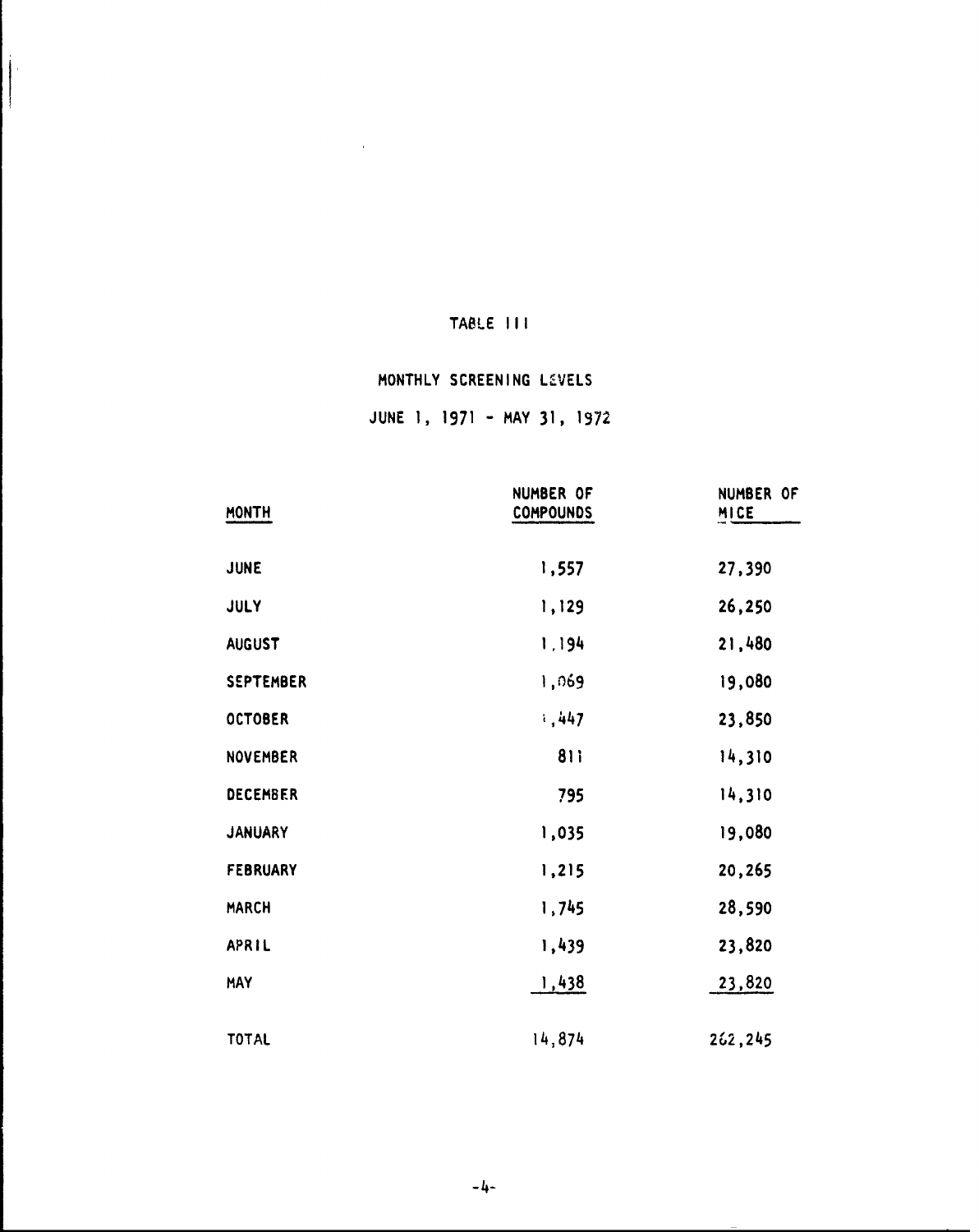Using young ICR/HA Swiss mice and a standard inoculum of Plasmodium berghei, it has been possible to produce a consistently uniform disease that is fatal to **100%** of untreated animals within **6** to **8** days.

Since an established disease is less responsive to treatment than a disease in the early stages of development, treatment is withheld dellber3tely until a high degree of parasitemia has become evident.

Test compounds were administered parenterally in a single dose on the third day post-infection **by** which time a **10-15%** parasitemia has developed.

To be classified as active, a compound must suppress the disease and produce an unquestionably significant increase,  $100\%$  or more, in the life span **-f** the treated animals over that of the untreated controls.

The severity of the challenges set up in our test system enhances the reliability of our evaluations and the antimalarial potential of the compounds selected for Intensive preclinical studies.

#### METHOD

**ANIMAL HOSTS.** The total supply of animals needed to screen candidate compounds was obtained from our own breeding colony of ICR/HA Swiss mice. Test animals weigh from **15** to **18** grams, weight variations in any given experimental or control group being carefully limited to **2-3** rams. In any given test all animals are of a single sex and approximately the same age.

Animals on test are housed in metal topped plastic cages, fed a standard laboratory diet and given water ad lib.

**TEST** PROCEDURE. Test animals receive an intraperitoneal injection **o-.5** ml. **of a 1:100** dilution of heparinized hecrt's blood with a minimum of **90%** parasitized cells, drawn from donor mice infected one week earlier with Plasmodium berghei. The donor strain is maintained **by** weekly passages in separate groups of mice inoculated with **0.5** ml. of a **1:500** dilution of heparinized heart's blood.

In order to check factors such as changes in the infectivity of our Plasmodium berghei strain or in the susceptibility of the host or to detect technical errors, a group of infected animals treated with pyrimethamine at dose levels known to produce definite increases in survival time is included in every experiment as a positive control.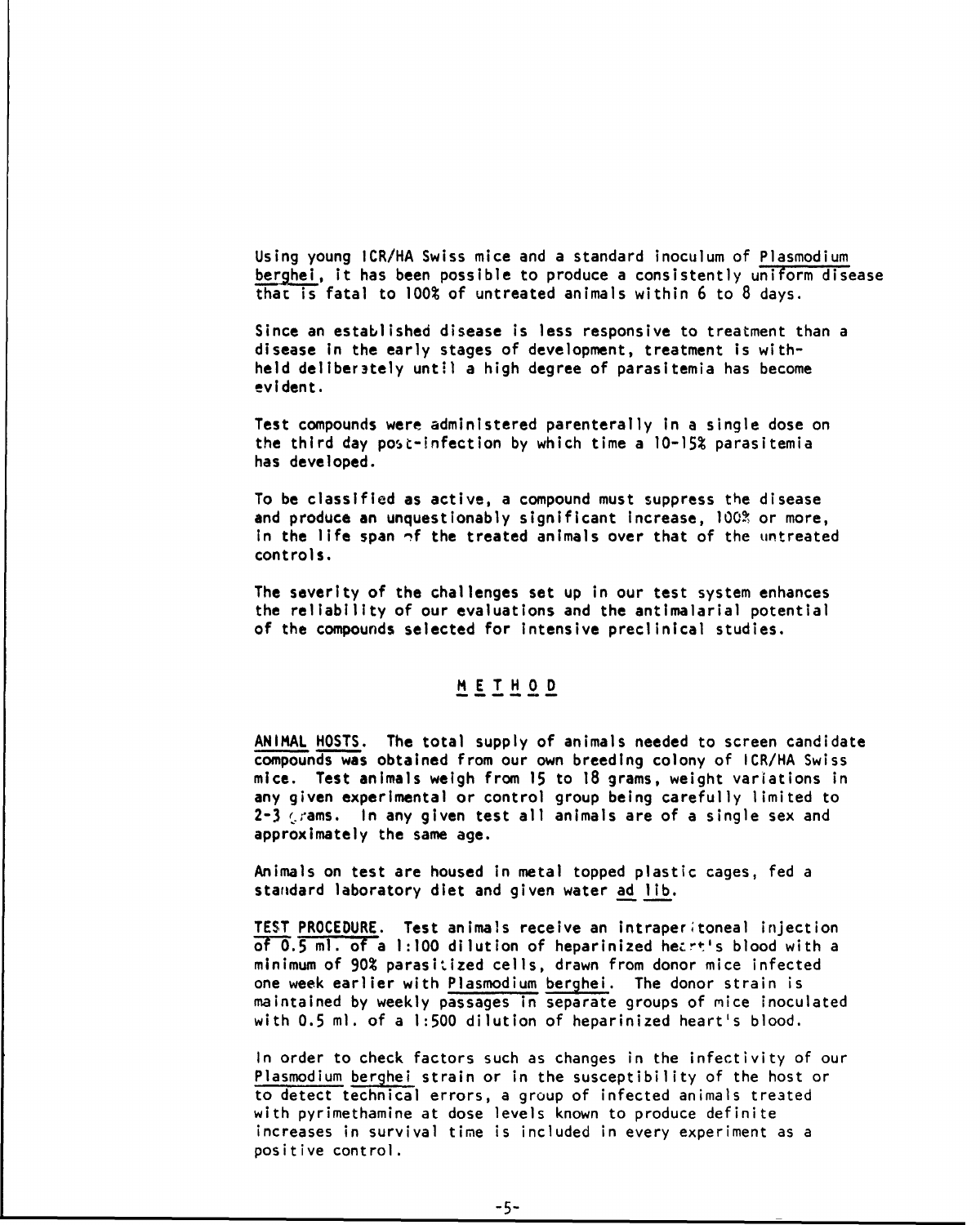**DRUG ADMINISTRATION.** Test compounds are dissolved or suspended in peanut oil before they are administered.

Treatment consists of a single dose given subcutaneously 3 days post-infection. At the time of treatment, a **10-15%** parasitemia has developed. Although the disease is well established, it has not yet caused sufficient debility to affect an evaluation of the test compound's toxicity.

Deaths that  $occ \rightharpoonup before$  the 6th day, when untreated controls begin to die, aru regarded as the result of a compound's toxic effects and not as the result of action by the infecting parasite.

In each experiment the compound on test is administered in graded doses. Increases in the dose levels of **highly** active compounds usually m followed **by** increases in the survival time of the treated mice.

**If** an active drug is toxic for the host, the toxicity of this compound may become a limiting factor to changes in dose levels.

Treated animals alive at the end of 60 days are considered as cured.

DRUG ACTIVITY. Acceptance of a drug as being sufficiently active for detailed studies is predicated on the margin between the maximum tolerated dose (MTD) and the minimum dose producing a significant effect (MED). A maximum tolerated dose is defined as the highest dose causing no more than one of five animals to die. The minimum effective dose is defined as the minimum dose increasing the life span of treated animals **by 100%** over the life span of untreated controls.

An increase of **100%** in survival time is considered the minimcm significantly effective response for a candidate compound.

Clearly inactive compounds are rejected after one test, borderline compounds after two tests. Active compounds are subjected to a dose-response curve so that the spread between the maximum tolerated dose (MTD) and the minimum dose producing a significant effect (MED) **my** be established,

COMPOUNDS WITH **DEFINITE** CHEMOTHERAPEUTIC ACTIVITY AGAINST PLASMODIUM BERGHEI **IN MICE**

Of the 18,108 compounds tested from June **1,** 1970, through May 31, 1971, 805 demonstrated a degree of antimalarial activity sufficient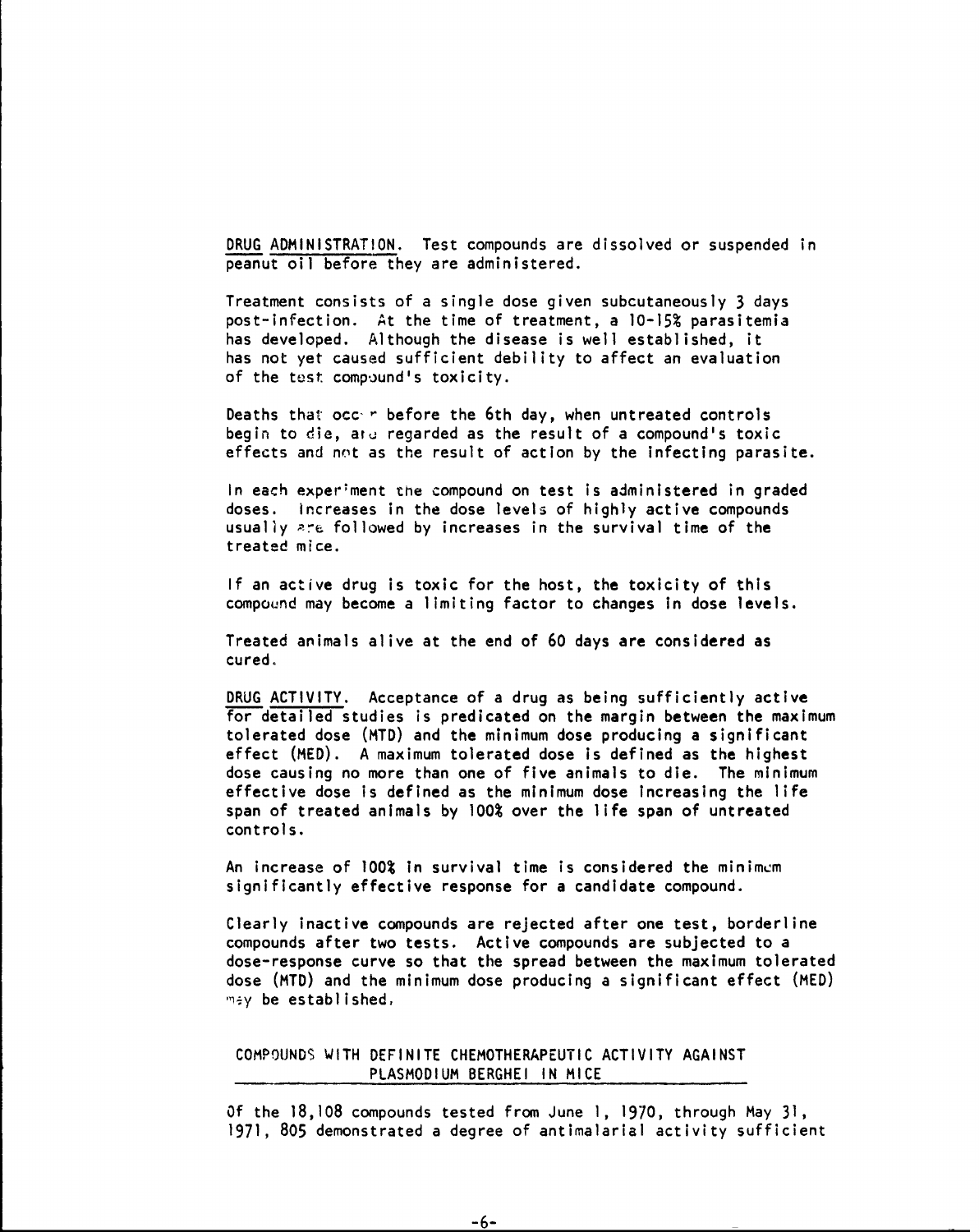to produce at least **100%** increases in the survival time of treated Plasmodium bcrghei infected mice.

**Of** the 14,874 compounds tested from June **1, 1971,** through May **31, 1972,** approximately **593** demonstrated a degree of antimalarial activity sufficient to produce at least **100%** increases in the survival time of treated Plasmedium berghei infected mice.

Supplementary procedures, using different hosts and parasites and performing reliably either as confirmatory tests or as other primary screens, are desirable adjuncts to any screening program.

We have developed a simple but dependable supplementary test with Plasmodlum gallinaceum malaria in chicks.

**39,530** compounds were screened for antimalarial activity in chicks infected with Plasmodium gallinaceum in the period from January, **1965,** to June, **1970, covered by** Contract No. DA-49-193-MO-2218.

Table IV summarizes the number of compounds tested and the number of chicks used under the original contract.

This program Is cont.nuing under Contract No. **DADA-17-70-C-OIO0,** activated June **1, 1970.**

**36,625** compounds were tested for antimalarial activity from June **1, 1970,** through May **31, 1971.**

Table V records the number of compounds tested and the number of chicks used from June **1, 1970,** through May **31, 1971.**

**1,651** compounds were tested for antimalarial activity from June **1, 1971,** through May **31, 1972.**

Table VI records the number of compounds tested and the number of chicks used from June 1, **1971** through May **31, 1972.**

Using **9-12** days old chicks and a standard inoculum of Plasmodium gallinaceum, we have been able to produce a consistently uniform disease that is fatal to **100%** of untreated controls within **72-96** hours.

In this test, as in our mouse test, the antimalarial activity of candidate compounds is assessed **by** comparing the maximum survival time of treated malaria-infected chicks and the survival time of untreated malaria-infected controls.

As in the mouse test, a compound has been considered active if it has produced increases of at least **100%** in the survival time of treated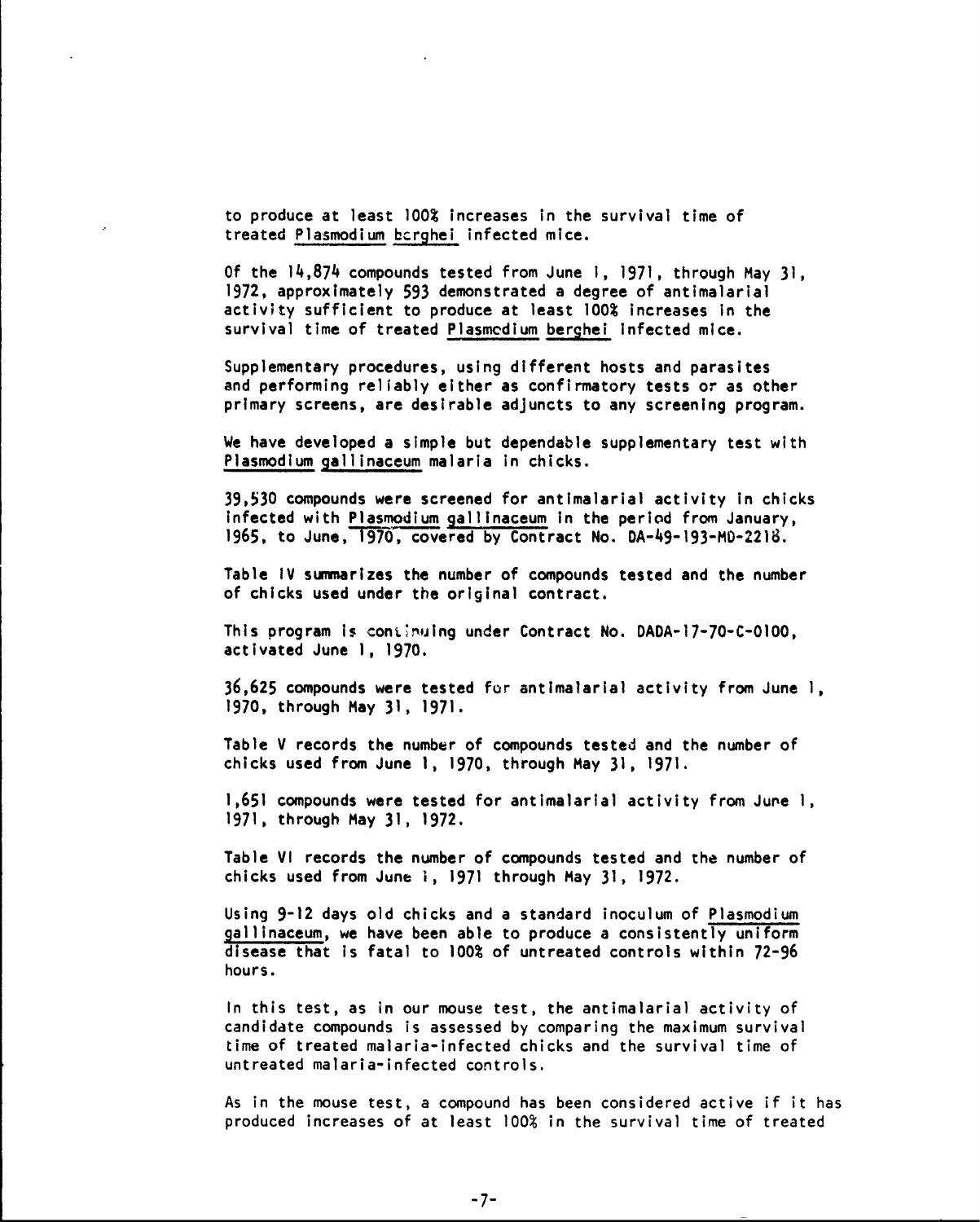chicks over the survival time of untreated controls.

Again as in the mouse test, acceptance of a test compound's antimalarial activity was further predicated on the margin between the maximum tolerated dose (MTD) and the minimum dose producing a significant effect (MED).

**A** maximum tolerated dose Is defined as the highest dose causing no more than one of five animals to die. **A** minimum effective dose is defined as the minimum dose increasing the life span of treated animals **100%** over the life span of untreated controls.

### METHOD

**TEST ANIMALS.** This test is done with **9-12** day old white leghorn **cockerels.**

Birds of fairly uniform stock, purchased from local hatcheries, are delivered to the laboratory when **I** day old and then maintained under standard conditions, including a non-medicated diet, until they are ready for testing.

**TEST** PROCEDURE. Chicks on test are given an intrajugular injection of 0.2 ml. of heparinized heart's blood infected with Plasmodium gallinaceum and having a minimum of **80-90%** parasitized red blood cells.

The parasitized blood is drawn **by** cardiac puncture from donor birds that had been Infected **72** hours earlier with Plasmodlum gallinaceum.

Donor strains are maintained in separate groups of chicks, 14-16 days old, that also receive inoculations of heparinized infected heart's blood.

In every experiment **100%** of the untreated controls have died within **72-96** hours post-infection.

In order to check factors such as changes in the infectivity of our Plasmodium gallinaceum strain or in the susceptibility of the host or to detect technical errors, a group of infected birds treated with pyrimethamine at dose levels known to produce definite increases in survival time has been included in every experiment as a positive control.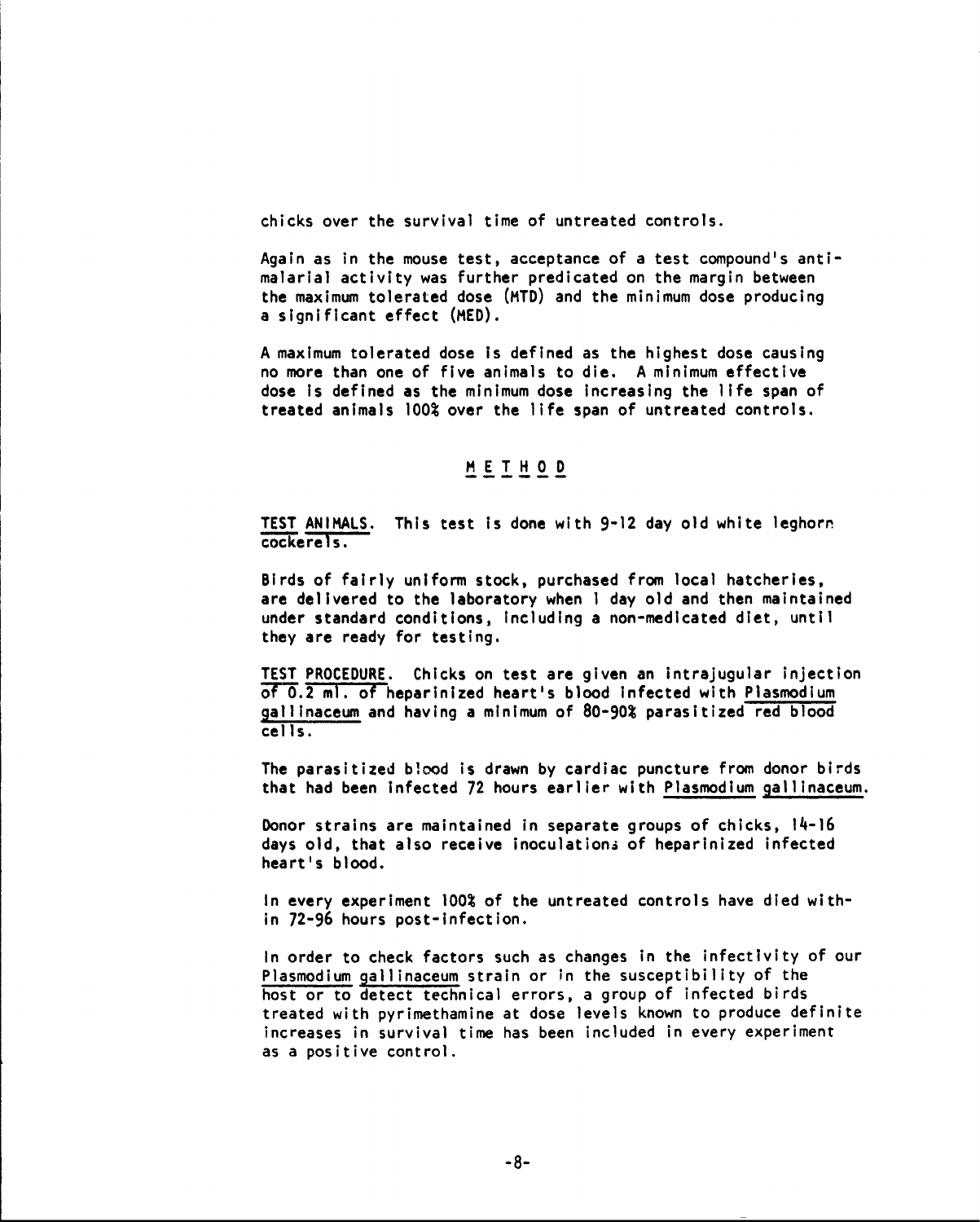**DRUG ADMINISTRATION.** Candidate compounds are dissolved or sus**pended** in peanut oil before they are administered.

In this supplementary test treatment consists of a single dose that is administered either subcutaneously or **per os** immediately after infection.

Each experiment is done with graded doses of the compound on test, and increases In the dose levels of **highly** active compounds were generally followed **by** increases in the survival time of the treated chicks.

**If** an active drug was toxic for the host, its toxicity became a limiting factor to changes in dosages.

Deaths that occurred within 48 hours after infection and treatment were considered as deaths due to the toxic effects of a test compound, not as the result of the Infection introduced **by** the Plasmodium galllnaceum parasite.

Chicks with survival periods **of 30** days are recorded as cured.

**DRUG** ACTIVITY. In the chick test, as in the mouse test, an Increase of 100% in survival time has been considered as the minimum significantly effective response to the antimalarial activity of a compound.

**COMPOUNDS** WITH **DEFINITE CHEMOTHERAPEUTIC** ACTIVITY **AGAINST PLASMODIUM GALLINACEUM MALARIA IN CHICKS. Of** the **36,625** compounds tested in **chicks** from **June 1, 1970, to May 31, 1971,** 1,483 demonstrated a degree of activity that produced a minimum of 100% increase in the survival time of Plasmodium gallinaceum infected chicks.

**Of** the **1,651** compounds tested in chicks from June **1, 1971,** to may 31, **1972, 85** demonstrated a degree of activity that produced a minimum of 100% increase in the survival time of Plasmodium gallinaceum infected chicks.

The test was phased out at the end of this period.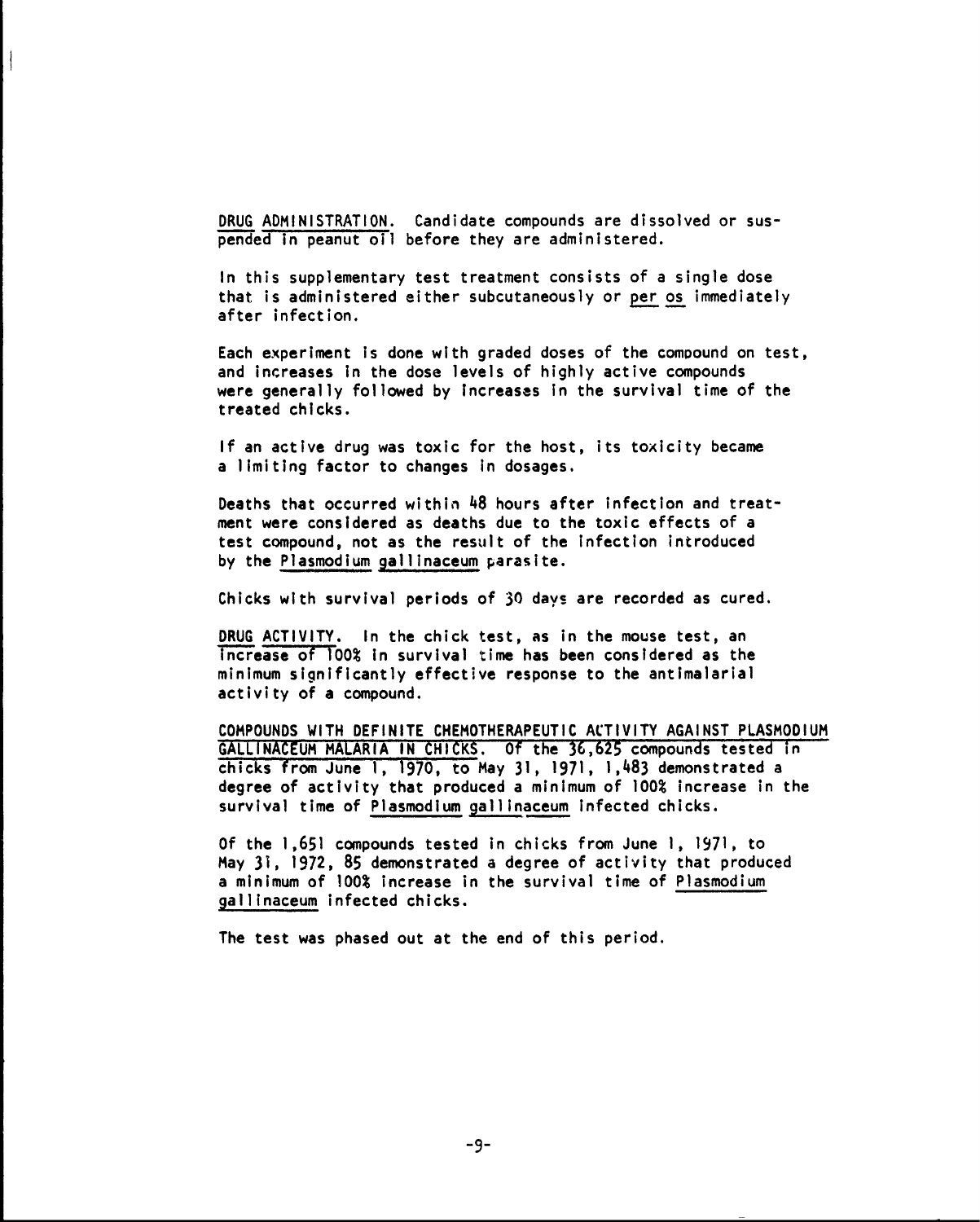#### **TABLE IV**

 $\mathcal{L}$ 

#### SUMMARY OF **SCREENING LEVELS**

**JANUARY, 1965 -** MAY, **1970**

|                               | NUMBER OF<br><b>COMPOUNDS</b> | NUMBER OF<br><b>CHICKS</b> |
|-------------------------------|-------------------------------|----------------------------|
| JANUARY, 1965 - MAY, 1965     | 375                           | 5,715                      |
| JUNE, 1965 - MAY, 1966        | 2,400                         | 31,935                     |
| JUNE, 1966 - SEPTEMBER, 1966* | 1,002                         | 17,220                     |
| SEPTEMBER, 1967 - MAY, 1968   | 2,982                         | 24,855                     |
| JUNE, 1968 - MAY, 1969        | 6,722                         | 64,625                     |
| JUNE, 1969 - MAY, 1970        | 26,049                        | 166,765                    |
| <b>TOTAL</b>                  | 39,530                        | 311,115                    |

\*In September of 1966 an outbreak of an avian infectious disease involving entire flocks made it impossible to **ge:** the healthy birds that we required, and the chick test was temporarily dropped.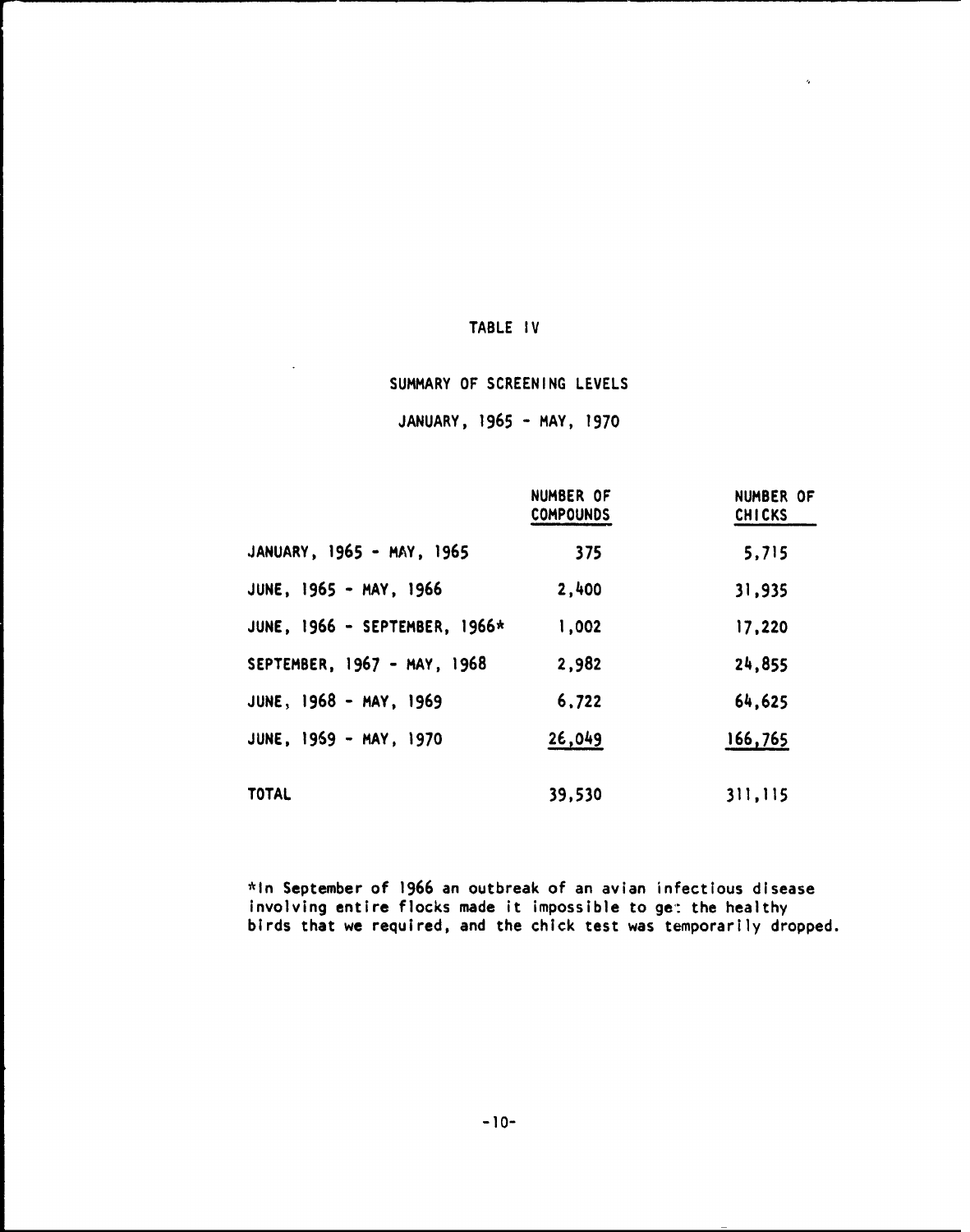## **TABLE** V

## MONTHLY **SCREENING LEVELS**

**JUNE 1, 1970** *-* MAY **31, 1971**

| <b>MONTH</b>     | NUMBER OF<br><b>COMPOUNDS</b> | NUMBER OF<br><b>CHICKS</b> |
|------------------|-------------------------------|----------------------------|
| JUNE             | 4,164                         | 22,165                     |
| <b>JHLY</b>      | 3,758                         | 20,380                     |
| <b>AUGUST</b>    | 3,841                         | 20,515                     |
| <b>SEPTEMBER</b> | 4,081                         | 22,340                     |
| <b>OCTOBER</b>   | 4,112                         | 22,130                     |
| <b>NOVEMBER</b>  | 3,563                         | 19,000                     |
| <b>DECEMBER</b>  | 3,458                         | 17,385                     |
| <b>JANUARY</b>   | 3,039                         | 16,195                     |
| <b>FEBRUARY</b>  | 2,336                         | 13,380                     |
| <b>MARCH</b>     | 3,131                         | 16,705                     |
| APRIL            | 882                           | 5,005                      |
| <b>MAY</b>       | 260                           | 2,060                      |
| <b>TOTAL</b>     | 36,625                        | 197,260                    |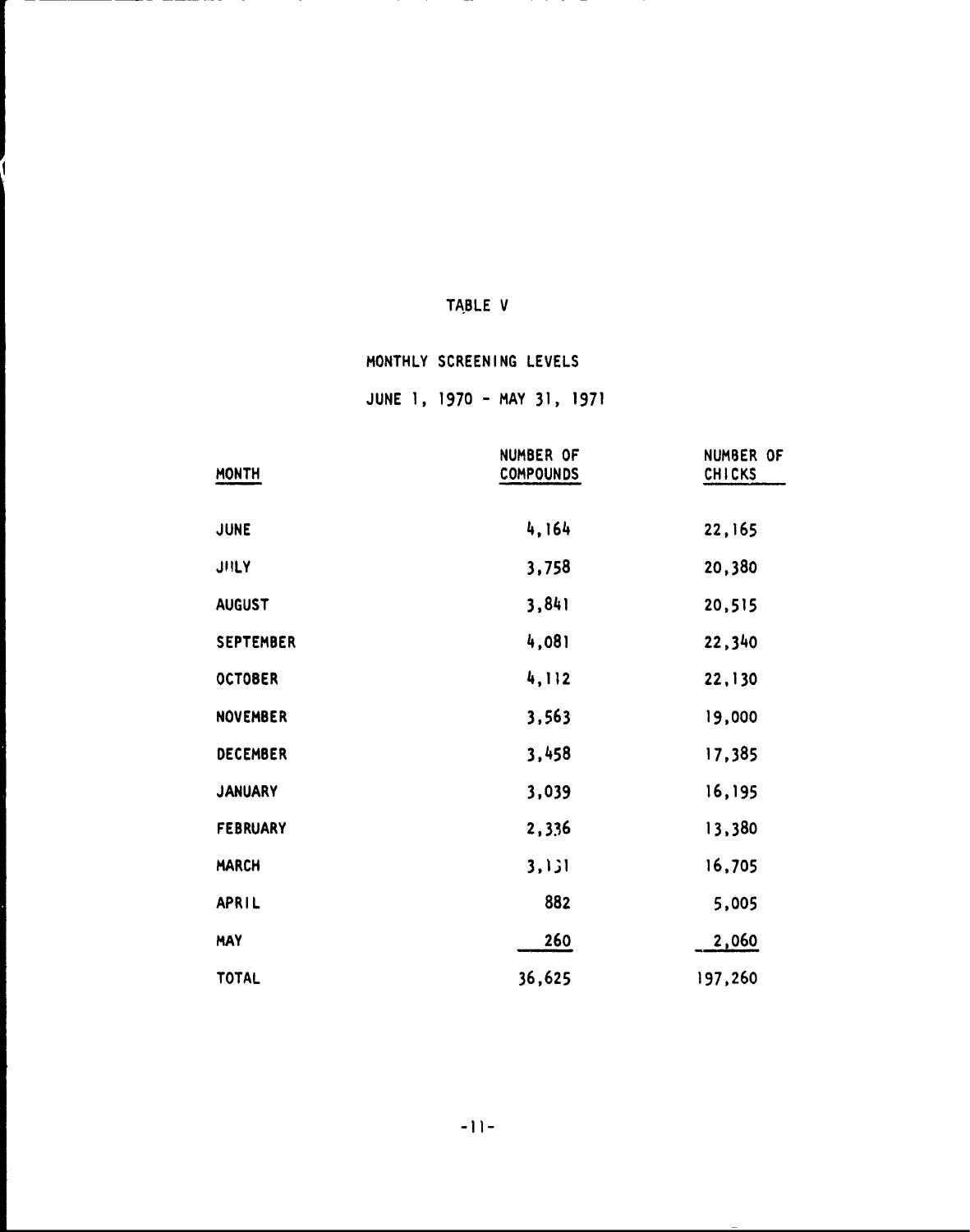## **TABLE** VI

 $\mathbb{Z}$ 

 $\bar{\mathbf{z}}$ 

 $\epsilon$ 

## MONTHLY **SCREENING 'FVELS**

**JUNE 1, 1971** - MAY **31, 1972**

| <b>MONTH</b>     | NUMBER OF<br><b>COMPOUNDS</b> | NUMBER OF<br><b>CHICKS</b> |
|------------------|-------------------------------|----------------------------|
| <b>JUNE</b>      | 342                           | 2,585                      |
| <b>JULY</b>      | 301                           | 2,075                      |
| <b>AUGUST</b>    | 306                           | 2,060                      |
| <b>SEPTEMBER</b> | 151                           | 1,590                      |
| <b>OCTOBER</b>   | 36                            | 335                        |
| NOVEMBER         | 105                           | 1,095                      |
| DECEMBER         | 142                           | 1,860                      |
| <b>JANUARY</b>   | 76                            | 815                        |
| <b>FEBRUARY</b>  | 119                           | 2,275                      |
| <b>MARCH</b>     | 58                            | 615                        |
| APRIL            | $- -$                         | --                         |
| <b>MAY</b>       | 15                            | 225                        |
| <b>TOTAL</b>     | 1,651*                        | 15,730                     |

\*Avian blood test phased out May **31, 1972.**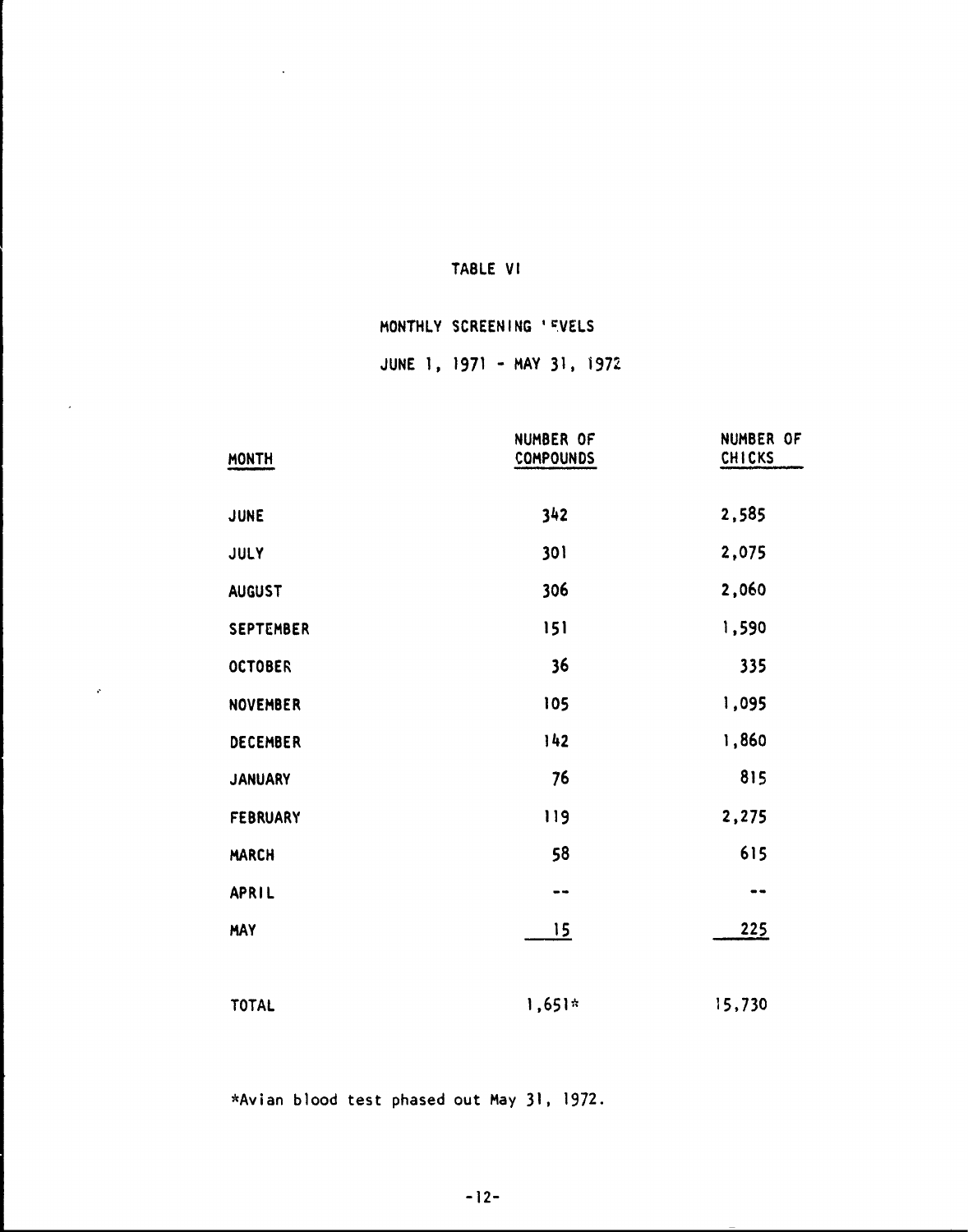It is generally recognized that a screening procedure with sporozoite-induced Plasmodium gallinaceum malaria in chicks would be effective both as a primary screen of therapeutic and/or prophylactic activity or as a confirmatory test.

The development of such a procedure was undertaken chiefly to assess prophylactic values of candidate compounds.

In its initial phase, under Contract No. DA-49-193-MD-2218, the progress of our study was completely dependent on weekly shipments of frozen infected material prepared by an outside and distant supplier.

Within a period of twelve months studies with approximately 12,000 chicks and 200 compounds Indicated that our dependence on this routine limited our investigations and thwarted our efforts to design a sporozoite-induced avian test approaching the degree of uniformity and reproducibility of our blood-induced mouse test and our blood-induced chick test. We were convinced that our studies would continue to be hampered until we were able to prepare the necessary infected material on our own premises.

Under Contract No. **DADA 17-70-0100,** activated June **1, 1970,** we were authorized to set up a mosquito-rearing facility to provide the Aedes aegypti that we would require.

The sporozoite-induced avian malaria test that we have developed, like our blood-induced mouse test and our blood-induced chick test, is based on mortality, not on morbidity.

Modifications in methods of rearing and handling non-infected and infected mosquitoes were required to achieve this end.

These modifications, **highly** controlled, involved:

- (a) nutritional requirements of larvae and pupae;
- **(b)** more satisfactory methods of feeding and watering
- adult mosquitoesprior to and following blood-meals; (c) types of blood-meals;
- (d) methods for preparing **a** standard inoculum;
- (e) avenues of drug administration and regimens.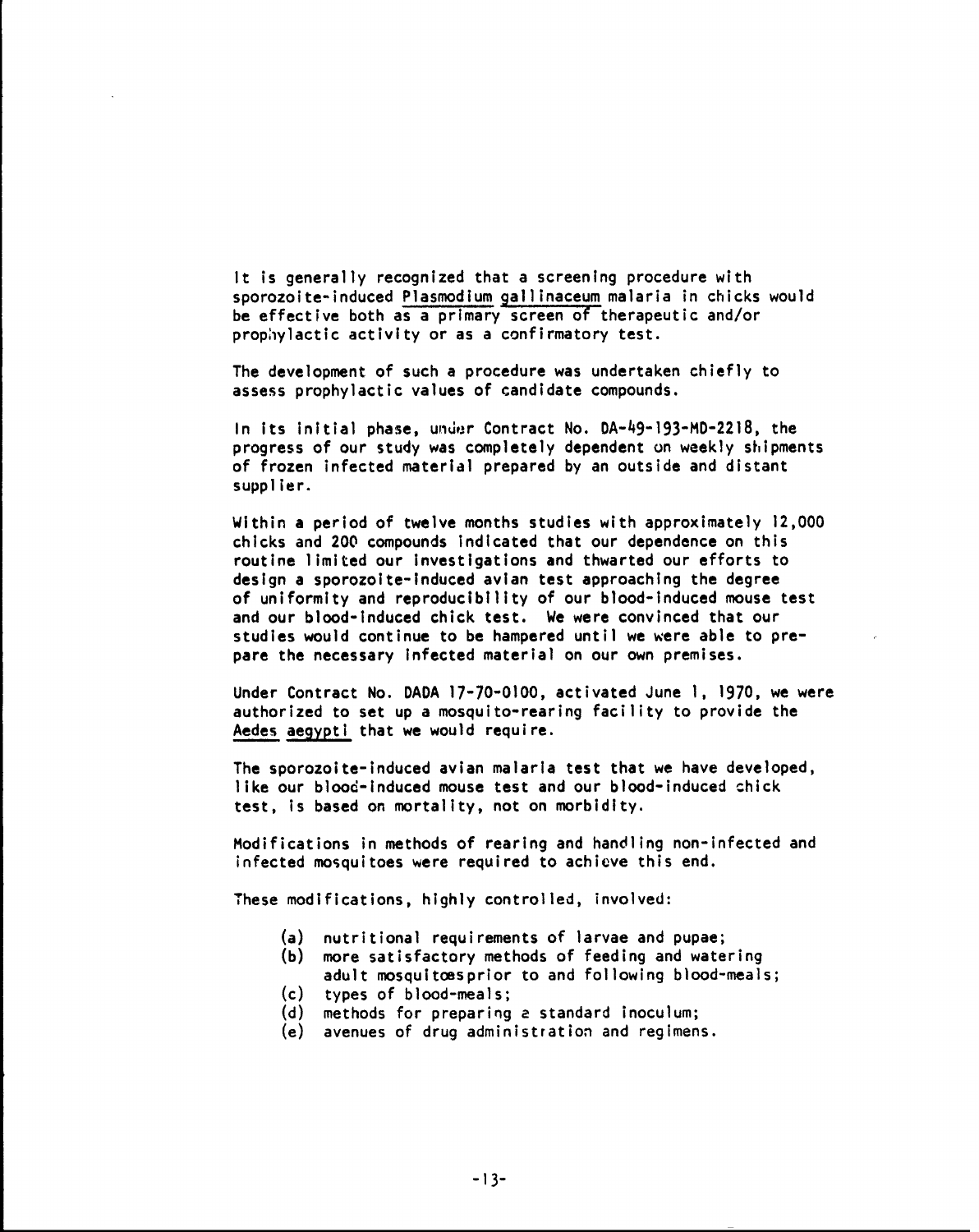Our results, obtained from studies with more than **100,000** chicks, indicate that our sporozoite-induced screen is approximating and will meet the standards demonstrated in our blood-induced screens.

Using chicks weighing 53-57 grams and a standard inoculum of sporozoites from Plasmodium gallinaceum-infected Aedes aegypti mosquitoes,we have been able to produce a disease that **is** fatal to 100% of untreated controls within 7.0 - 10.6 days, an overall average of 8.46 days.

Prophylactic activity is assessed **by** comparing the maximum survival time of treated sporozoite-infected chicks and the survival time of untreated sporozoite-infected controls.

A compound is considered active if It has produced increases of at least **100%** in the survival time of treated chicks over the survival time of untreated controls.

Acceptance of a compound's prophylactic activity is predicated on the margin between the maximum tolerated dose (MTD) ana the minimum dose producing a significant effect (MED).

#### METHOD

**TEST** ANIMAL. White leghorn cockerels weighing 53-57 grams are used in these tests.

The birds, of fairly uniform stock, are purchased from local hatcheries, delivered to the laboratory when **I** day old **and** then maintained under stardard conditions, including a non-medicated diet, until they are ready for a test.

**TEST** PROCEDURE. Chicks on test receive an intrajugular injection f0.5 ml. of Plasmodium ga1linaceum-infected Aedes aegypti mosquitoes,ground whole and containing sporozoites.

The parasite strain is maintained in separate groups of chicks bitten by infected mosquitoes.

In order to check factors such as changes in the infectivity of the sporozoites or the Plasmodium gallinaceum strain, changes in the susceptibility of the host or simply to detect technical errors, a group of infected chicks treated with sulfadiazine at dose levels known to produce definite increases in survival time is included as a positive control in every experiment.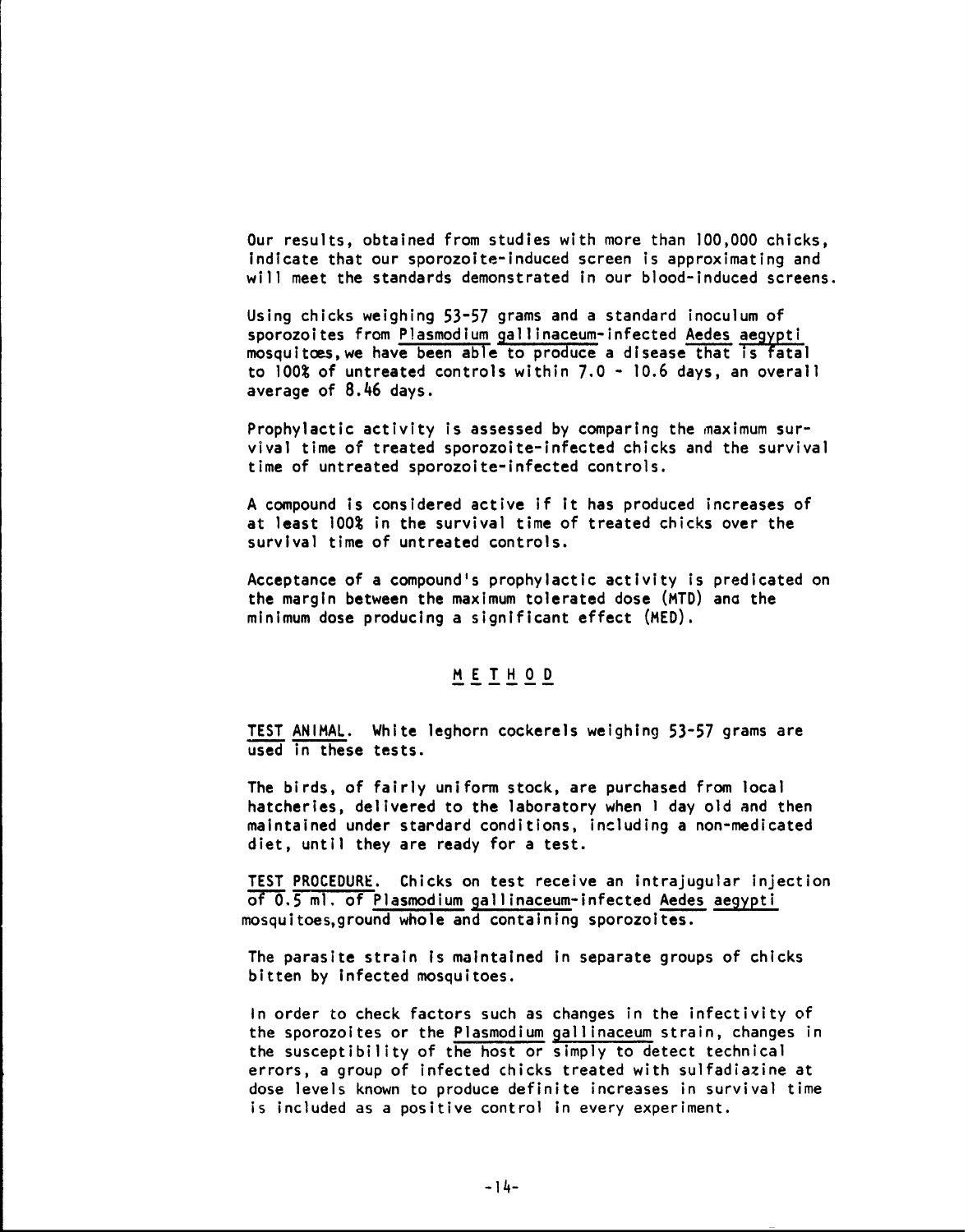**DRUG ADMINISTRATION.** Treatment consists of a single dose, administered subcutaneously or per os, on the day of infection.

Compounds are dissolved or suspended in peanut oil before they are administered.

Each test is done with graded doses of the candidate compound and increases in the dose levels of **highly** active compounds have generally been followed **by** increases in the survival time of the treated chick.

**If** an active compound was found to be toxic for the host, its toxicity became a limiting factor in changes of doses.

Deaths that occurred within **5** days after infection and treatment have been considered as deaths due to toxic effects of a test compound, not as the result of the infection introduced **by** the sporozoites from infected mosquitoes.

Chicks with survival periods **of 30** days are recorded as "survivors".

**DRUG** ACTIVITY. An increase of **100%** in survival time has been considered as the minimum significantly effective response to the prophylactic activity of a compound.

**COMPOUNDS** WITH PROPHYLACTIC ACTIVITY **AGAINST PLASMODIUM GALLINACEUM** MALARIA **IN CHICKS.** Routine testing began October **1, 1971. Of** the **680** compomnds tested from that day through December **31,** 1971, 120 demonstrated a degree of activity that produced a minimum of **100%** increase in the survival time of sporozoite-induced Plasmodium gallinaceum infections in chicks.

**Of 268** compounds tested from January **1, 1972,** to May **31, 1972, 9** demonstrated a degree of activity that produced a minimum of **100%** increase in the survival time of sporozoite-induced Plasmodium gallinaceum infections in chicks.